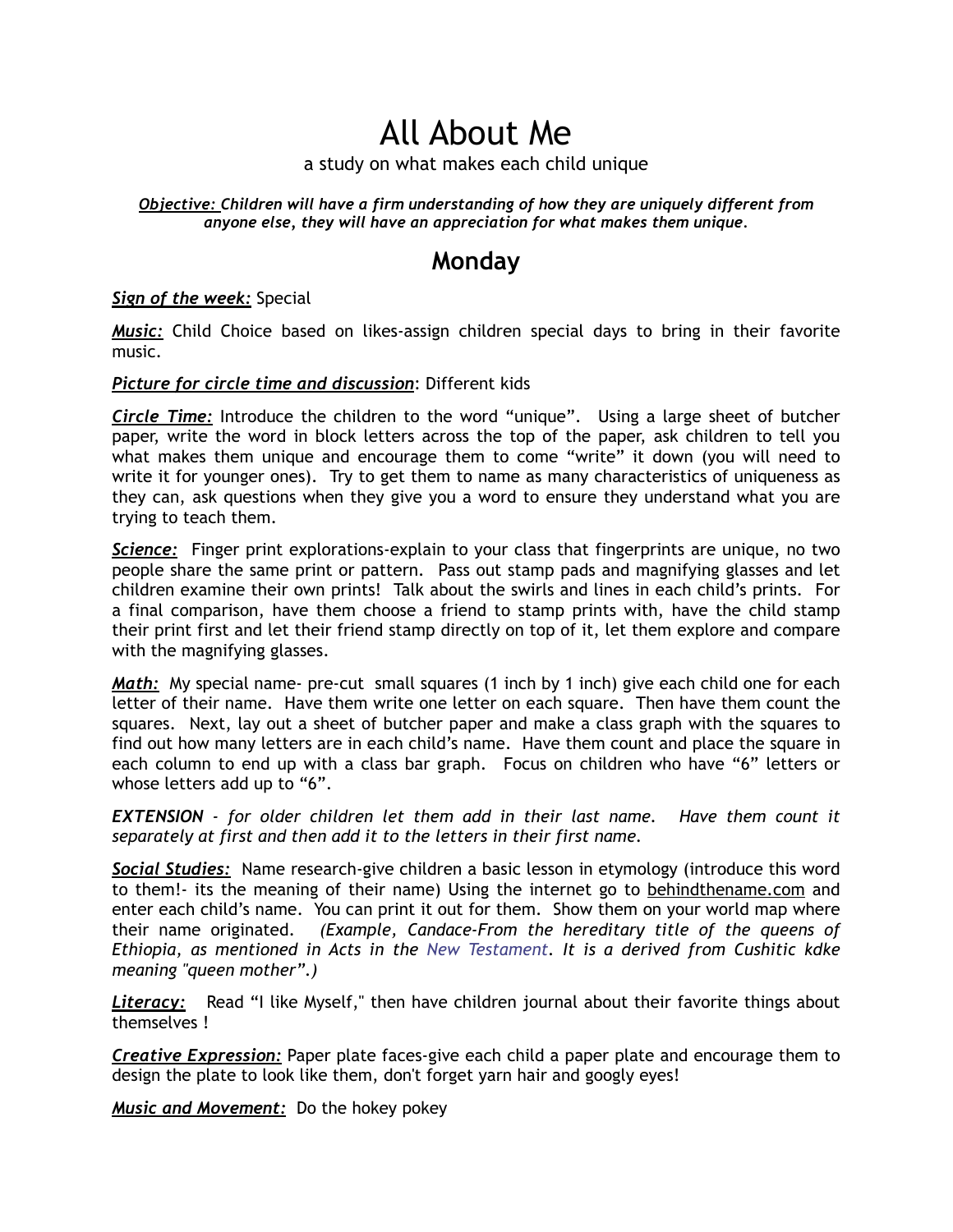### **Tuesday**

*Circle time:*Read " I Like Myself" again, after the story arrange children in a circle and toss one child a ball, encourage them to tell one thing they like about themselves, then pass the ball to friend who must do the same.

*Science:* Print out and enlarge a picture of each child in your class, then cut apart the eyes, nose, mouth, ears etc. Scramble all the pieces together and have your class try to guess what part belongs to who and put them back together again!

*Math:* Measuring up-measure how tall each child is and record it on their special ALL ABOUT ME sheet. Then do some adding and subtracting to 6.

*Literacy:* Using the template following this page, fill out ALL ABOUT ME form. Journal timewhat makes me special? Encourage children to draw, write about what makes them so special. Save these for use later in the week, add to portfolio box, do not send home!

*Creative Expression:* Using the template on the following pare, let the children design a person that looks just like them!

*Music and Movement:* Head, shoulders, knees and toes. Do the song super slow at first and them speed it up each time. Do it repeatedly until you can barely understand the words, watch the children try to catch up!

*Pre-Writing:* Shaving cream names. Afterwards, have children practice "m", diamond and 6.

*Name Scramble:* Cut copy paper into fours and write one letter of each child's name on each square. Scramble the letters around the room and have the children search for them to complete their name.

*Healthy Me Game:* Use the game on the following page. **PREPARATION REQUIRED** 

 *Diamond I Spy:* Encourage children to find items in your class that are diamond shaped.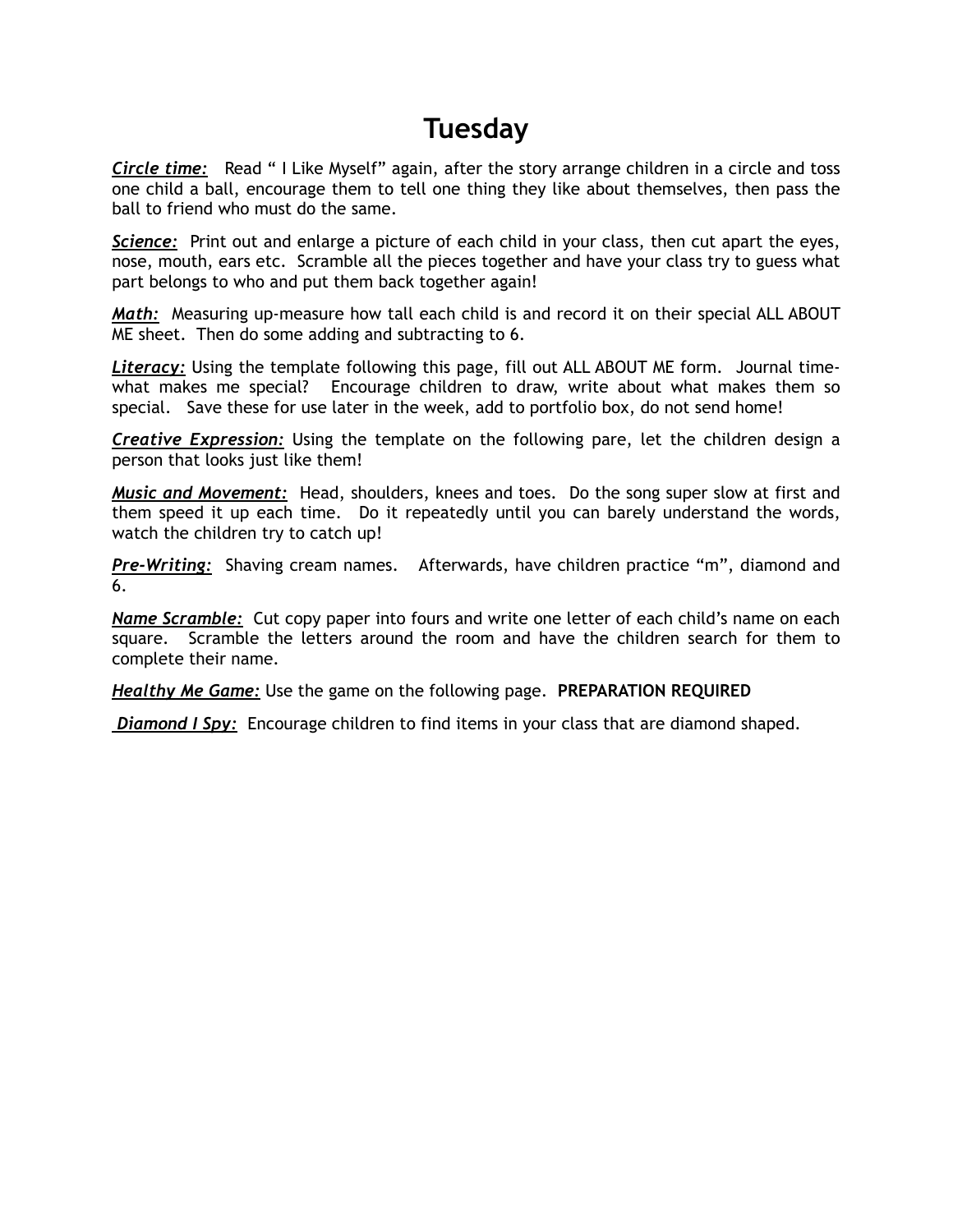### **Wednesday**

*Circe Time:* Using the paper plates self portraits from monday. Show them to the class and have them try to guess who is who.

*Science:* Complete the eye color activity on the following page.

**Math:** Family sorting-ask the children how many people are in their family and sort them out into groups by number. Then ask them who has dogs and sort them into another group. Keep doing this and sorting the children by family characteristics.

*Literacy:* Using the templates following this page, create an *all about my family book*. Encourage the children to "write" as much as they can, but help them out if needed. This book may take several days and you may need to work on it during down time, the children should color and create the people with any art materials available. Staple together and display for families, this book would be a great item to add to the child's portfolio box.

*Creative Expression:* Create a mirror for the children to see all their unique qualities. Cut out the frame from their choice of construction paper, then use tin foil to make the "mirror" part. Let the children paint their reflection on the tin foil.

*Music and Movement*: Mother May I game.

*Pre-Writing:* Tactile Names-PREPARATION REQUIRED! Write each child's name in glue on paper. Once dry the children can trace them, do name rubbings or paint over them.

*Fine Motor:* Using play-doh and mr. potato pieces have children design a character to represent them. Take a photo of each child and their creations.

*Pink Color Mixing:* What two colors make pink! Have children guess and then allow them to mix the colors to make PINK.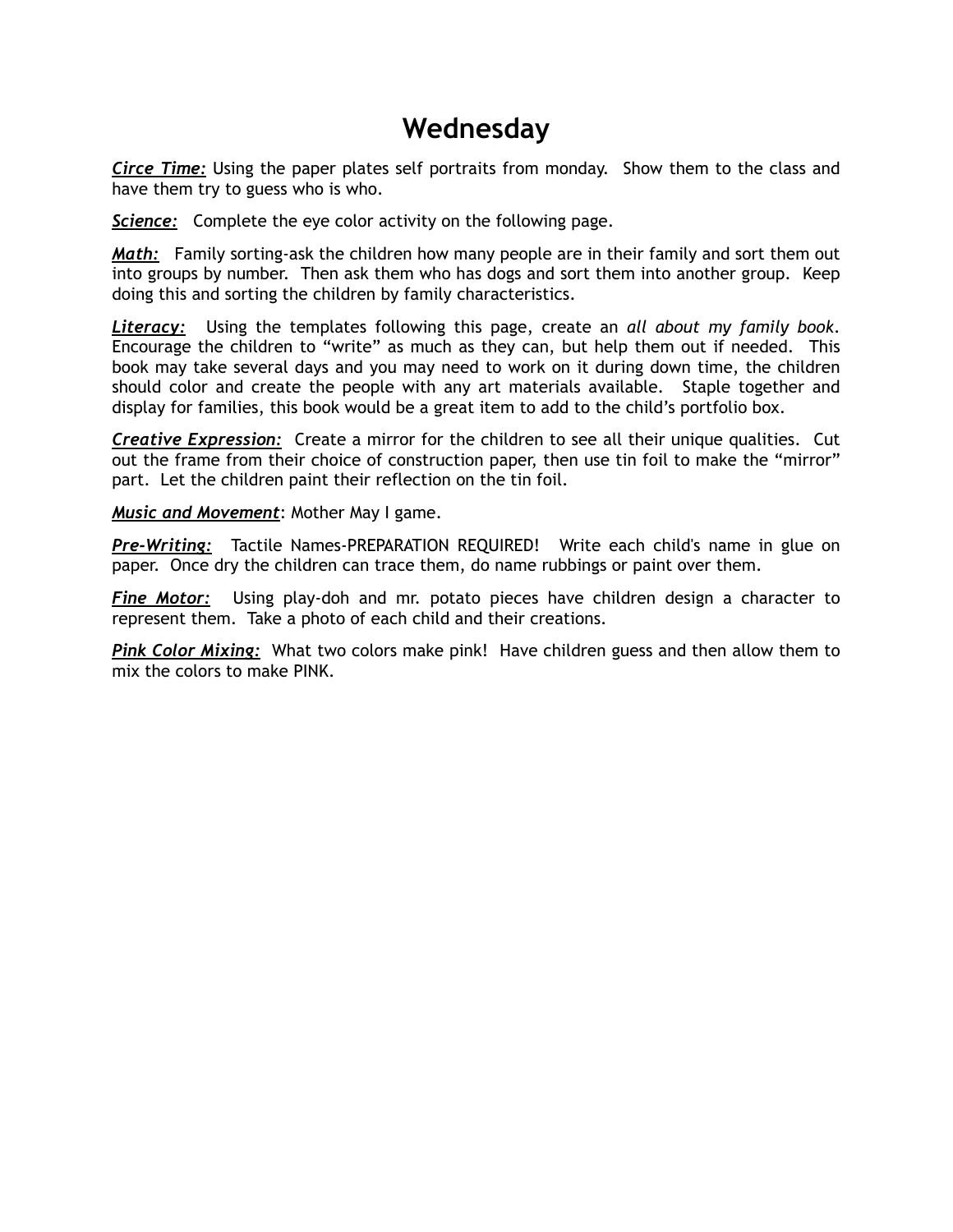## **Thursday**

*Circle Time:* Biddely Bumblebee game. (see the following page) **PREPARATION REQUIRED**

*Science:* Weight of each child-using the scale from the break room weigh each child and record on their ALL ABOUT ME sheet. Afterwards, let children pick various objects around your class to weigh.

*EXTENSION*: *Allow older children to compare the weight of objects.* 

*Math*: Class graph of similarities



*Literacy:* Read "I like Myself" again and encourage your class to

*Creative Expression*: Life-size portraits-trace each child on a large sheet of butcher paper, give children all the materials needed to create a life-sized version of them. Cut out and display in the hallway.

*Music and Movement*: This is what I can do game-sit children in a circle and start with yourself, sing " this is what miss\_\_\_\_\_\_\_\_ can do, everybody do it too, this is what miss\_\_\_\_\_\_\_\_\_\_\_ can do, now lets see what \_\_\_\_\_\_\_\_\_\_\_\_\_ can do" and while you sing come up with something you can do, such as hop and encourage your class your class to do the same. At the end of the song, say the child's name who is next to you. Go around the circle in the same manner until everyone has had a chance to show what they can do.

*Pre-Writing:* Name lacing-Write each child's name on a strip of paper. Hole punch each letter about 3-4 times and give children a piece of yarn to lace through their name.

*Small Group:* Using the game on the following pages choose one potato head game to play in small group.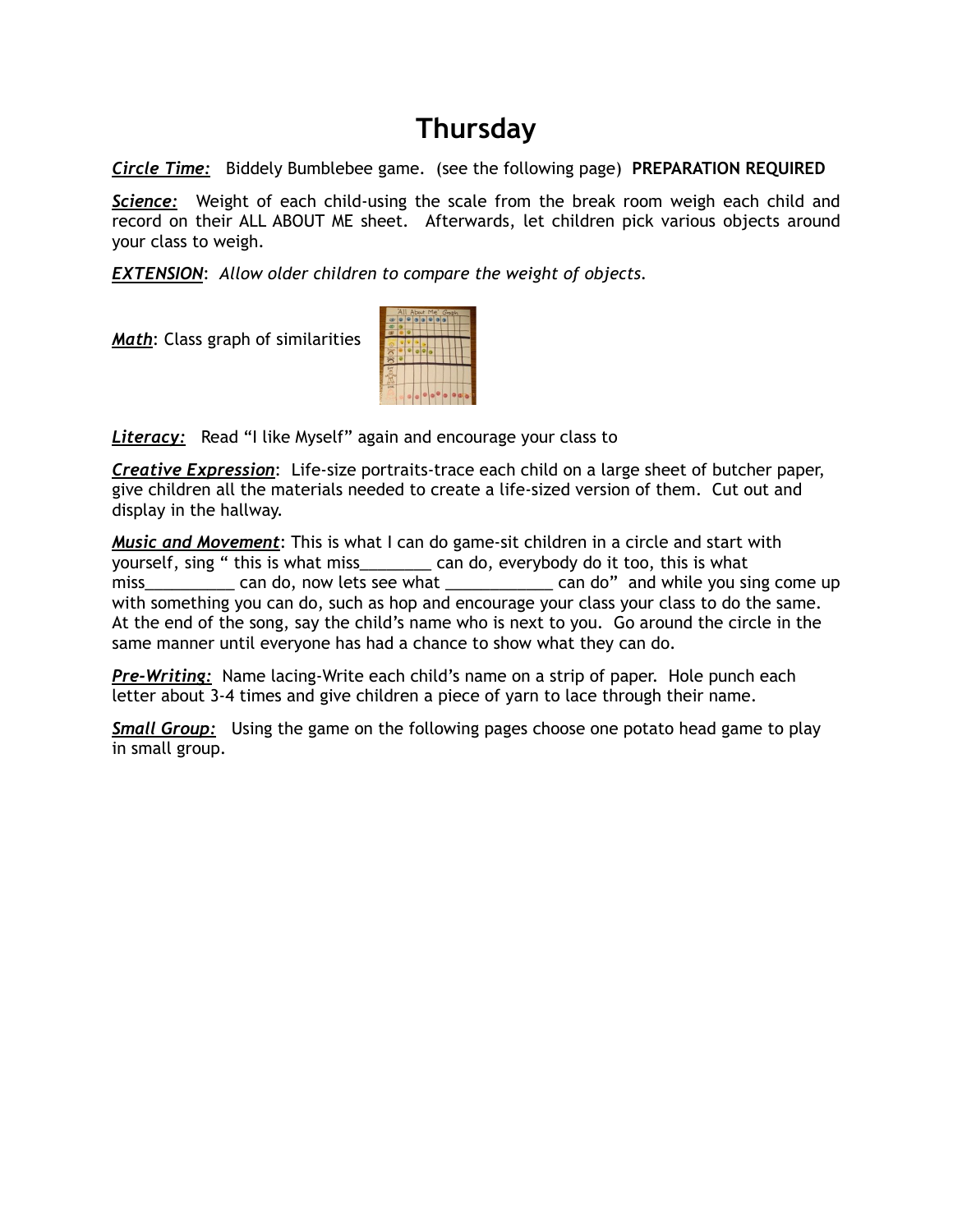## Friday-Review

*Circle Time:* Use the name tag activity on the following pages. **PREPARATION REQUIRED**

S*cience:* The color of me-have children mix paint colors to find a match for their skin, let them name it!

*Math:* Complete the my house activity on the following pages. Use the number "6" as that is the focus number for the week. Encourage children to add and subtract family members to get to 6.

*Language and Literacy*: Finish your ALL ABOUT ME and add any final touches. Don't forget to display, but do not allow families to take home!

Also, practice making the letter "m"

*Creative Expression*: Let children create an art project today that represents them. This is open ended and encourage children to create what they like.

*Music and Movement:* Body Match Game (use following pages) PREPARATION REQUIRED

*Sensory:* Bathing babies-let children "wash" the babies in warm water with washrags and soap.

*Cooking Activity:* Cracker faces! Give the children ritz crackers, chocolate chips, string cheese and other snack related items to make faces on their crackers!

#### **Friday Assessment:**

- Can the child count to 6?
- Can they identify the letter "m"?
- Can they identify a diamond?
- Can they sign "special"?
- Can they identify pink and tell you what two colors make pink?
- Can they tell you what unique means?